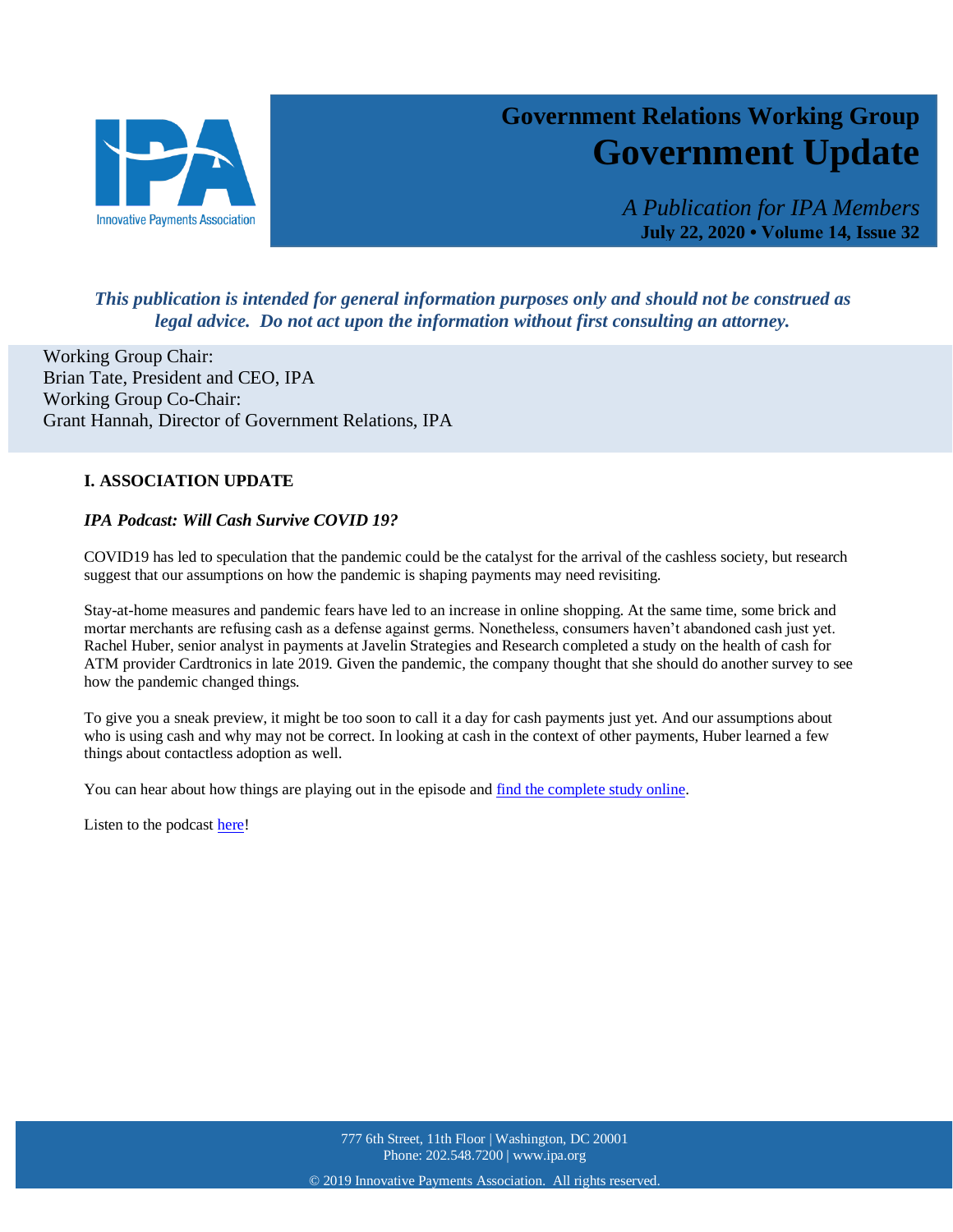

# JOIN US FOR VIRTUAL EVENTS ALL SUMMER LONG!

# CLICK TO LEARN MORE

# IPA.ORG/SLS

## *IPA Summer of Learning Webinar: Conversation with the CFPB*

The IPA will host a webinar as part of our Summer of Learning series on July 23 that will feature a conversation with Kirsten Sutton, Chief of Staff and Paul Watkins, Director, Office of Innovation of the Consumer Financial Protection Bureau. Join the IPA & the CFPB as we discuss the CFPB's COVID-19 Response, the Prepaid Rule, Innovation, and what's coming down the pipeline from the CFPB.

Additional information and registration can be foun[d here.](https://web.ipa.org/events/IPASpeaks%20with%20the%20CFPB-32/details) Also, please check out the other webinars from our [Summer of](https://www.ipa.org/sls.html)  [Learning series!](https://www.ipa.org/sls.html)

#### *IPA Summer of Learning Webinar: Fireside Chat with OCC Acting Comptroller*

Join us on July 30 for a fireside chat with the Acting Comptroller of the Currency. We will discuss the OCC's priorities during the COVID-19 crisis, including the OCC's Fintech Charter, the potential for a Payment's Charter, True Lender issues.

Additional information and registration can be found [here.](https://web.ipa.org/events/Fireside-Chat-with-the-OCC-17/details)

#### *IPA Summer of Learning: Fireside chat with Joe Vaughn*

As part of IPA's Summer of Learning Series, the IPA will host a virtual fireside chat with Joe Vaughn, Senior Diversity and Inclusion Policy Advisor to Rep. Joyce Beatty (D-OH) who chairs the Subcommittee on Diversity & Inclusions of the House Financial Services Committee. Join us to hear from Joe about Chair Beatty's priorities for her work leading the Diversity & Inclusion Subcommittee, how the Committee is responding to the current national conversation, and more. This timely and important conversation will take a place on Wednesday, August 5 at 2 PM ET.

Additional information and registration can be found [here.](https://web.ipa.org/events/Fireside-Chat-with-Joe-Vaughn-1033/details)

# **II. AGENCY AND REGULATORY NEWS**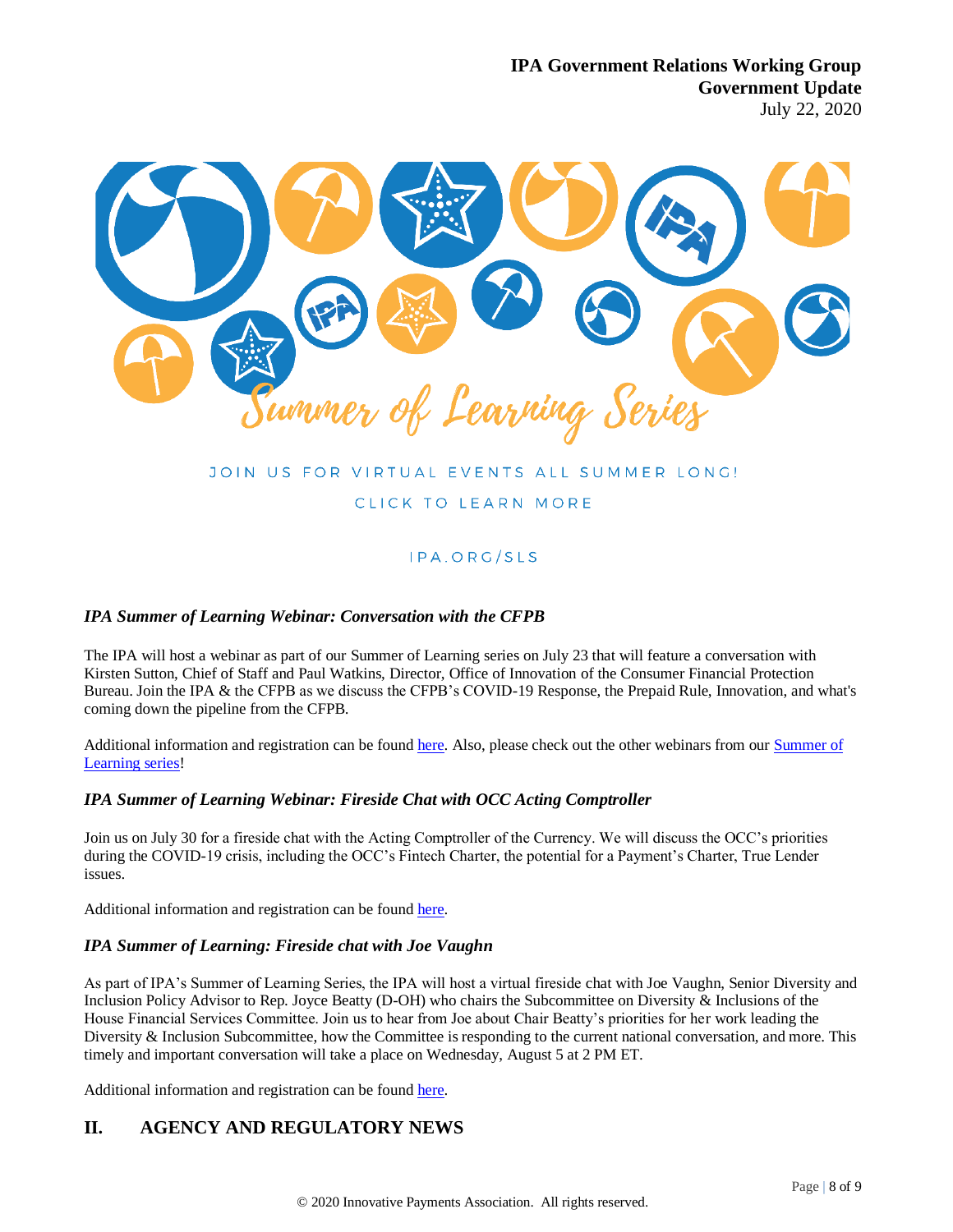# **CONSUMER FINANCIAL PROTECTION BUREAU (CFPB)**

# *CFPB Issues Final Rule on Small Dollar Lending*

On July 7, the CFPB released issued a final rule concerning small dollar lending "in order to maintain consumer access to credit and competition in the marketplace." The final rule rescinds the mandatory underwriting provisions of the 2017 rule after re-evaluating the legal and evidentiary bases for these provisions and finding them to be insufficient. The final rule does not rescind or alter the payments provisions of the 2017 rule.

The Bureau says rescinding the mandatory underwriting provisions of the 2017 rule ensures that consumers have access to credit and competition in states that have decided to allow their residents to use such products, subject to state-law limitations. Currently, 32 states allow small dollar lending. Many of these states set maximum interest rates for small dollar loans or impose other restrictions or limitations on their use.

The Bureau is also moving forward with implementing the payments provisions of the 2017 final rule. These provisions prohibit lenders from making a new attempt to withdraw funds from an account where two consecutive attempts have failed unless consumers consent to further withdrawals. The payment provisions also require such lenders to provide consumers with written notice before making their first attempt to withdraw payment from their accounts and before subsequent attempts that involve different dates, amounts, or payment channels. These provisions are intended to increase consumer protections from harm associated with lenders' payment practices.

Additional information can be found [here.](https://www.consumerfinance.gov/about-us/newsroom/cfpb-issues-final-rule-small-dollar-lending/)

# *CFPB Issues July 2020 CFPB Complaint Bulletin*

On July 16, the CFPB released its July Complaint Bulletin. The Complaint Bulletin reflects complaint data from complaints submitted in 2020, as of June 15, and outlines trends in complaints mentioning coronavirus keywords.

Specifically, the Bulletin highlights that:

- Consumers have submitted approximately 187,000 complaints to the Bureau in 2020, including more than 8,000 complaints that include coronavirus keywords.
- Mortgages (1,575 or 19%) and credit cards (1,512 or 18%) received the most COVID complaints.
	- o This differed from complaints overall, which were most often about credit or consumer reporting and debt collection.
- Prepaid received 338 complaints or 4% of all COVID complaints.
	- o Trouble using the card 38% (130) was the most cited concern.
- Comparing the weekly average complaint volume before and after the emergency declaration, shows that prepaid card complaints saw the greatest percent increase and student loan complaints saw the greatest percent decrease. Some of these changes may be explained, in part, by recent changes in market conditions, such as increased unemployment and the implementation of the Coronavirus Aid, Relief, and Economic Security Act (CARES Act).

The full bulletin can be accessed [here.](https://www.consumerfinance.gov/data-research/research-reports/complaint-bulletin-complaints-mentioning-coronavirus-keywords-july-2020/)

# *CFPB To Host Symposium on July 29*

On July 22, the CFPB announced that it will hold a symposium on the use of cost-benefit analysis in consumer financial protection regulation on July 29, 2020 at 9:30 AM ET. According to the Bureau, the symposium is intended to seek perspectives the use of cost-benefit analysis in consumer financial protection regulations. The Bureau also says it is exploring developments in the cost-benefit analysis arena and will consider lessons that may be useful as it nears the start of its second decade of work.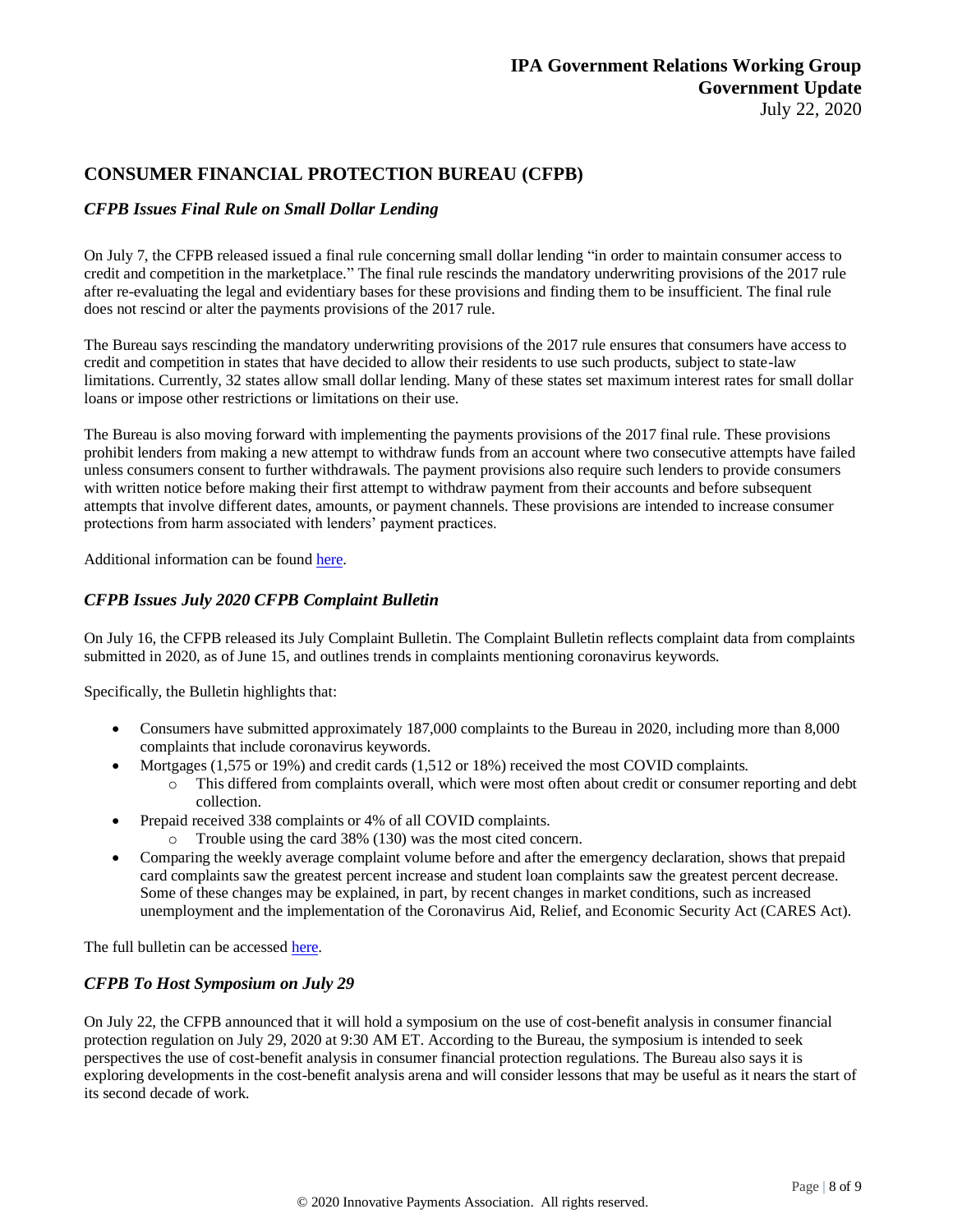The event will feature remarks by Bureau Director Kathleen L. Kraninger. This symposium will consist of two panels of experts. The first panel will consider questions related to how the Bureau should use cost-benefit analysis in developing consumer financial regulations and whether the Bureau's practices provide the proper incentives for the best use and reporting of cost-benefit analysis. The second panel will focus on how the Bureau may help advance the methodology of cost-benefit analysis for consumer financial regulation. The panel may also consider the data and economic models that should be developed for cost-benefit analysis of consumer financial regulation, how to address distributional concerns, and how to partner with others in this work.

The symposium will be livestreamed on the Bureau's website. Additional information can be found in the press release below and the link to register can be foun[d here](https://www.consumerfinance.gov/about-us/events/cfpb-symposium-cost-benefit-analysis-consumer-financial-protection-regulation/)

# **FEDERAL DEPOSIT INSURANCE CORPORATION (FDIC)**

## *FDIC Releases RFI on Voluntary Certification Program to Promote New Technologies*

On July 20, the Federal Deposit Insurance Corporation (FDIC) released a [request for information \(RFI\)](https://www.fdic.gov/news/press-releases/2020/pr20083a.pdf) seeking public input on the potential for a public/private standard-setting partnership and voluntary certification program to promote the efficient and effective adoption of innovative technologies at FDIC-supervised financial institutions. The FDIC says, given rapid technological developments and evolving consumer behavior, this public/private partnership model program has the potential to help promote innovation across the banking sector and streamline a costly and often duplicative system for both banks and technology firms.

Specifically, the RFI asks whether the proposed program might reduce the regulatory and operational uncertainty that may prevent financial institutions from deploying new technology or entering into partnerships with technology firms, including "fintechs."

Additional information can be found [here](https://www.fdic.gov/news/press-releases/2020/pr20083.html) and a copy of the RFI can be found attached. Comments will be due 60 days from publication in the Federal Register. The IPA is considering filing comments in response. If you have any feedback, comments, or concerns, please let Grant Hannah [\(ghannah@ipa.org\)](mailto:ghannah@ipa.org) or Brian Tate [\(btate@ipa.org\)](mailto:btate@ipa.org) know.

# **FINANCIAL CRIMES ENFORCEMENT NETWORK (FinCEN)**

# *FinCEN Alerts Financial Institutions to Convertible Virtual Currency Scam Involving Twitter*

On July 16, the Financial Crimes Enforcement Network (FinCEN) issued an alert to financial institutions in response to a high-profile scam exploiting Twitter accounts to solicit fraudulent payments denominated in convertible virtual currency (CVC). The alert emphasizes that it is critical that CVC exchanges and other financial institutions identify and report suspicious transactions associated with this type of activity as quickly as possible. It further indicates that financial institutions should include any relevant technical cyber indicators related to cyber events and associated transactions within the available structured cyber event indicator fields on the Suspicious Activity Report (SAR) form.

Read the alert [here](https://www.fincen.gov/sites/default/files/2020-07/FinCEN%20Alert%20Twitter_508%20FINAL.pdf)*.*

# **FEDERAL TRADE COMMISSION (FTC)**

# *Supreme Court Agrees to Hear Cases on FTC's Authority to Impose Penalties*

The Supreme Court has agreed to hear the cases *AMG Capital Management v. Federal Trade Commission* and *Federal Trade Commission v. Credit Bureau Center*.

In the cases, justices will weigh in on a provision of the Federal Trade Commission Act that gives the FTC the power to go to district court to seek a permanent injunction to enforce Section 5 of the act, which bars "unfair methods of competition"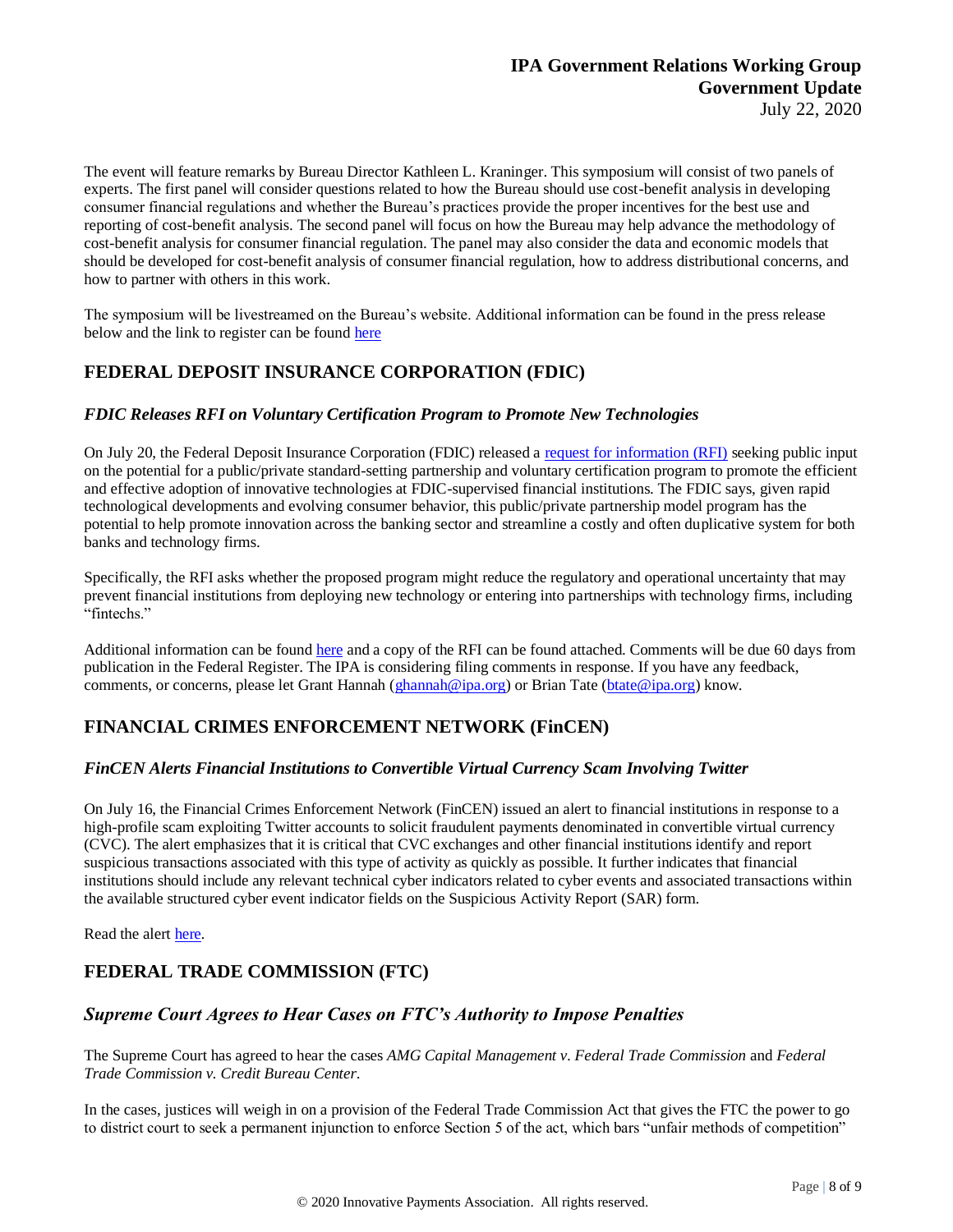and "unfair or deceptive acts or practices." The question that the court agreed to hear is whether the act also gives the FTC the power to require defendants to return money that they obtained as a result of their illegal activities. AMG Capital Management asked the Supreme Court to review a decision by the U.S. Court of Appeals for the 9th Circuit that upheld a district court order requiring the company to pay the FTC over a billion dollars in "restitution." The FTC sought review of a ruling by the U.S. Court of Appeals for the 7th Circuit that reversed a district court order requiring a company to pay the FTC over five million dollars after it offered consumers a "free" credit report but then enrolled them in a credit-monitoring service at a cost of \$30 per month. Both petitions were filed last year, but the justices did not act on them previously probably because the petitions were on hold until the court decided *Liu v. Securities and Exchange [Commission](https://www.scotusblog.com/case-files/cases/liu-v-securities-and-exchange-commission/)*, involving the SEC's authority to seek repayment of profits in civil enforcement actions. Notably, the petition for review in *Credit Bureau Center* was filed by the FTC itself, rather than the U.S. solicitor general, who usually represents the federal government and its agencies in the Supreme Court; the government did not defend the 9th Circuit's ruling in the FTC's favor in *AMG Capital Management* or in [another](https://www.scotusblog.com/case-files/cases/publishers-business-services-inc-v-federal-trade-commission-2/) case that now appears to be on hold until these cases are decided.

Additional information can be found [here.](https://www.scotusblog.com/2020/07/before-the-summer-recess-one-last-set-of-grants/)

# **III. CONGRESSIONAL NEWS**

None.

# **IV. STATE NEWS**

## *Gift Card Bill Introduced in NY Senate*

On July 15, a gift card related piece of legislation [\(SB 8780\)](https://www.nysenate.gov/legislation/bills/2019/s8780) was introduced in the New York Senate. In brief, the bill would limit activation fees for open loop cards (the lesser of \$4 or 5% of the value) and prohibit the expiration of funds on most gift cards. A more detailed summary can be found below.

The bill is sponsored by Sen. Shelley Mayer (D), who chairs the Education Committee and has been in the Senate since 2013. The bill has been referred to the Senate Consumer Protection Committee, where it currently sits awaiting further action.

As a note, Sen. Mayer, previously introduced a similar, though not identical bill, [SB 5771.](https://legislation.nysenate.gov/pdf/bills/2019/S5771A)

Summary

- Prohibits the issuance of any gift certificate subject to, any activation fee, retroactive fee, redemption fee, service fee, dormancy fee, latency fee, administrative fee, handling fee, access fee, periodic fee, renewal fee, re-loading fee, or any other fee of any kind, other than an open loop gift certificate subject to an initial one-time activation or issuance fee not in excess of the lesser of four dollars or five percent of the face value of such open loop gift certificate.
- Prohibits the selling of a gift certificate that has a face value or balance that declines as a result of the passage of time or the dormancy of a gift certificate.
- Prohibits the selling or issuing of a gift certificate, other than a promotional gift certificate, where the gift certificate or the underlying funds are subject to an expiration date.
- Requires that a gift certificate, other than an open loop gift certificate, with a remaining value of less than five dollars may be redeemed upon request for its cash value.

The IPA will track this legislation through and send out updates through our Government Relations Working Group (GRWG). To join the GRWG, please contact [Grant Hannah.](mailto:ghannah@ipa.org)

# **V. MISC.**

# *Biden Campaign Releases "Biden-Sanders Unity Task Force" Policy Recommendation*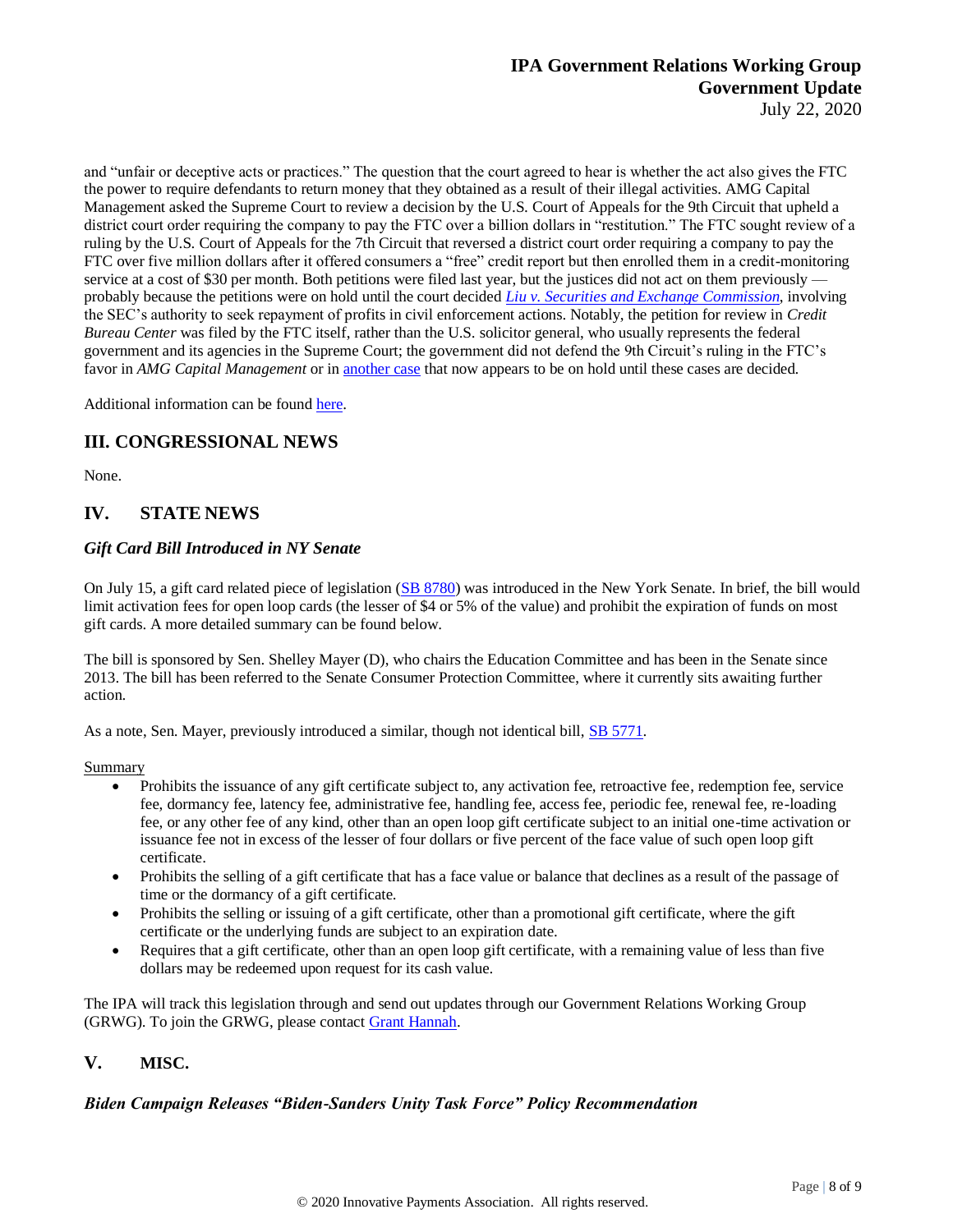Joe Biden's presidential campaign has released policy recommendations from the "Biden-Sanders Unity Task Force", which touches on several policy areas, including areas relating to banking, payments, and financial services. The 110-page document lays out policy recommendations for the former vice president to pursue and includes language for the 2020 Democratic platform. The Biden-Sanders Unity Task Force was formed in May by Vice President Biden and Senator Bernie Sanders (I-VT) to promote unity within the Democratic Party.

We wanted to highlight the following policy recommendations from the document:

#### Starting on p. 18 –

#### *Ensuring Equitable Access to Banking and Financial Services*

One in four American households are either unbanked or underbanked, putting them at risk of losing money due to exorbitant fees or usurious interest rates. Democrats will support and encourage Congressional efforts to guarantee affordable, transparent, trustworthy banking services for low- and middle-income families, including bank accounts and real-time payment systems through the Federal Reserve and easily accessible service locations, including postal banking. Democrats will also expand access to credit by creating a public credit reporting agency to provide a non-discriminatory credit reporting alternative to the private agencies, and will require its use by all federal lending programs, including home lending and student loans. And we will reinvigorate the Consumer Financial Protection Bureau to ensure that banks and lenders cannot prey on consumers.

The scars of the financial crisis that triggered the Great Recession are still present in our economy and our society. Banks should never be "too big to fail." Democrats will work to reverse the over-financialization of the American economy by maintaining and expanding safeguards that separate retail banking institutions from more risky investment operations. We will strengthen and enforce the Obama-Biden Administration's Dodd-Frank financial reform law to protect American workers from the impacts of future financial crises. And when justified by the law, we will back criminal penalties for reckless executives who illegally gamble with the savings and economic security of their clients and American communities.

#### On p. 74 –

#### **Banking, Federal Investment, Economic Power for All**

Access to financial services and postal banking: Serve the unbanked, increase equity and trust: Support and encourage Congressional efforts to expand access to affordable banking, including short and long-term loans and better banking services to communities so they do not have to rely on predatory lenders.

- Fed accounts: Everyone should have an affordable bank account and believe that the Federal Reserve can play that role.
- Real time payments: Federal Reserve should create a real-time payment system, so families and individuals do not have to wait days for their checks to settle.
- Postal banking: Government should provide easily accessible service locations, especially postal banking to make it possible for everyone to access physical banking locations

Wall Street: Maintain and expand safeguards that separate retail banking institutions from more risky investments. Additionally, strengthen and protect Dodd-Frank provisions to ensure that the harmful impacts of a financial crisis can never again erode the American economy.

Protect consumers from usurious interest rates: Strengthen oversight of consumer lending, including credit cards (as required by Dodd-Frank), through the CFPB and enforce remedies for abusive or deceptive practices. Require transparency on rates charged by ZIP code. Pursue legislative options to limit predatory interest rates on nonresidential consumer lending.

Tackle inequities stemming from credit reporting: Create the Public Credit Reporting Agency within the Consumer Financial Protection Bureau to provide consumers with a government option that seeks to minimize racial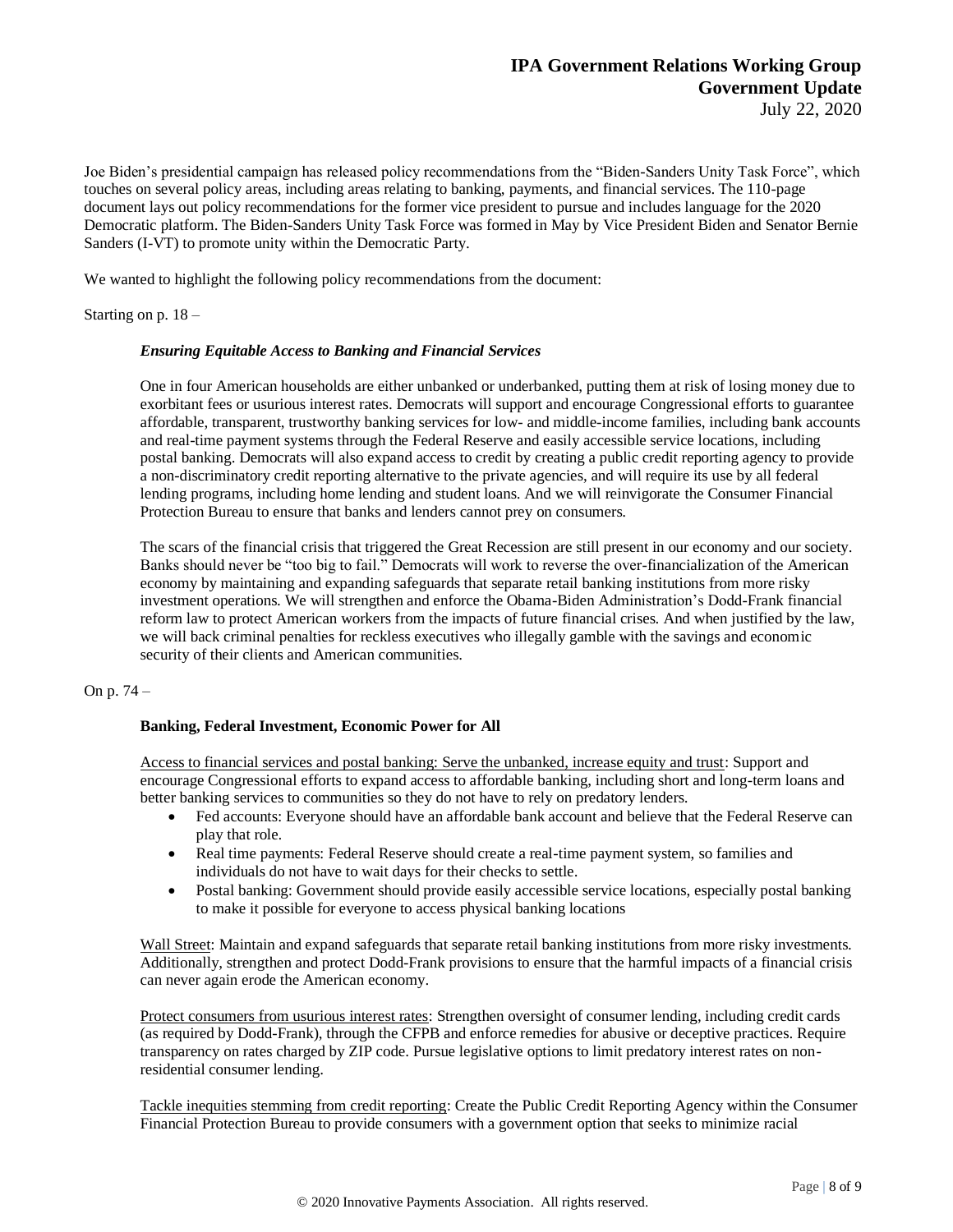disparities. All federal lending will accept this credit agency and require that this agency be used. This includes, but would not be limited to federal home lending, PLUS loans (parent loans backed by the U.S. government), other loans that are guaranteed by the U.S. government, as well as any employment through federal agencies or for federal contracts.

- The private agencies will also be required to provide their data to the federal credit agency.
- The federal credit agency will also ensure the algorithms used for credit scoring don't have discriminatory impacts, including accepting non-traditional sources of data like rental history and utility bills to ensure credit.

Corporate consolidation: Antitrust regulators should have the power, authority, and budget to conduct a thorough review of mergers and acquisitions.

• Have antitrust regulators conduct a thorough review of all mergers and acquisitions since Trump took office and assess those that have created highly concentrated markets, demonstrably caused harm to workers, raised prices, exacerbated racial inequality or reduced competition. Take steps to hold these companies accountable and derive policies to repair the damage done to working people and to reverse the impact on racial inequity.

Enforcement: The enforcement agencies should test for and assess racial equity as part of their enforcement actions, including EEOC, FTC and CFPB.

We recognize the empirical literature showing that race plays an important role in employment decisions, with negative impacts for workers of color. We believe it is important for government agencies like the EEOC, CFPB and FTC to take a proactive approach to studying the racial impacts of economic decisions and take the necessary proactive enforcement actions to addressing racial discrimination.

The government should use various forms of testing, including paired testing, and conduct more thorough research on employment impacts by race, including by funding robust and transparent social science research on race and differential outcomes in employment, health, education, criminal justice, and other areas through the National Academies. The administration will make this research transparent, target enforcement and hold companies and organizations accountable where disparate treatment is found

The full document can be accessed [here.](https://joebiden.com/wp-content/uploads/2020/07/UNITY-TASK-FORCE-RECOMMENDATIONS.pdf)

# **VI. FEDERAL BILLS, AND LAWS**

# **NEW FEDERAL LAWS**

None.

#### **PENDING FEDERAL BILLS**

# **H.R. 189—Financial Institution Customer Protection Act of 2019**

**Summary**: This bill specifies that a federal banking agency cannot request or order a financial institution to close a customer account unless the agency has a valid reason for doing so, and that reason cannot be only reputational risk.

**Introduced**: Jan. 3, 2019

**Status**: The bill was referred to the House Committee on Financial Services on Jan. 3, 2019.

**Sponsor**: Rep. Blaine Luetkemeyer (R-MO); 0 co-sponsors. 2% chance of enactment (according t[o govtrack\)](https://www.govtrack.us/congress/bills/116/hr189).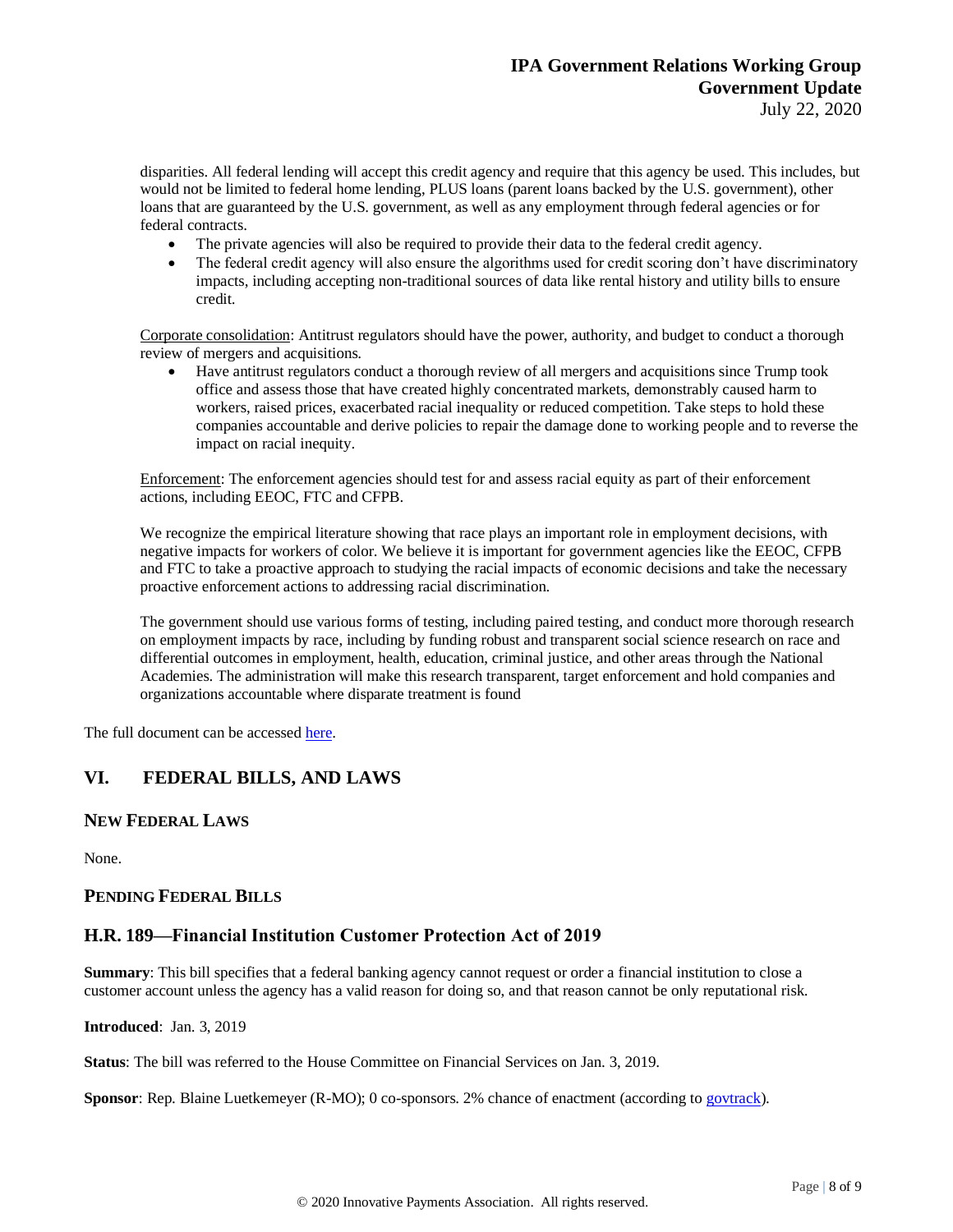**Details**: [https://www.congress.gov/bill/116th-congress/house-bill/189/all](https://www.congress.gov/bill/116th-congress/house-bill/189/all-actions?q=%7B%22search%22%3A%5B%22hr+189%22%5D%7D&s=2&r=1)[actions?q=%7B%22search%22%3A%5B%22hr+189%22%5D%7D&s=2&r=1](https://www.congress.gov/bill/116th-congress/house-bill/189/all-actions?q=%7B%22search%22%3A%5B%22hr+189%22%5D%7D&s=2&r=1)

# **H.R. 758—Cooperate with Law Enforcement Agencies and Watch Act of 2019**

**Summary**: The bill would protect institutions from regulatory action for keeping accounts open at the request of law enforcement.

**Introduced**: Jan. 24, 2019

**Status**: The bill was received in the Senate, read twice, and referred to the Committee on Banking, Housing, and Urban Affairs on March 12, 2019.

**Sponsor**: Rep. J. French Hill (R-AR); 2 co-sponsors. 2% chance of enactment (according to [govtrack\)](https://www.govtrack.us/congress/bills/116/hr758).

**Details**: [https://www.congress.gov/bill/116th-congress/house](https://www.congress.gov/bill/116th-congress/house-bill/758/cosponsors?q=%7B%22search%22%3A%5B%22hr+758%22%5D%7D&r=1&s=1)[bill/758/cosponsors?q=%7B%22search%22%3A%5B%22hr+758%22%5D%7D&r=1&s=1](https://www.congress.gov/bill/116th-congress/house-bill/758/cosponsors?q=%7B%22search%22%3A%5B%22hr+758%22%5D%7D&r=1&s=1)

# **H.R. 907—To Clarify Exclusions from the Definition of a Deposit Broker**

**Summary**: The bill would amend the Federal Deposit Insurance Act ("FDIA") to clarify the exemptions from the definition of a "deposit broker." Specifically, the bill would amend FDIA Section 29(g)(2)(I) to provide that a deposit broker does not include an agent or nominee (i) whose primary business purpose is not the placement of deposits with an insured financial institution; or (ii) who is an exclusive agent of an insurance company or insured depository institution affiliated with an insurance company, provided that the agent or nominee is, among other things, contractually prohibited from placing funds with any other unaffiliated depository institution.

**Introduced**: Jan. 30, 2019

**Status**: The bill was referred to the House Committee on Financial Services on Jan. 30, 2019.

**Sponsor**: Rep. Darin LaHood (R-IL); 2 co-sponsors. 2% chance of enactment (according t[o govtrack\)](https://www.govtrack.us/congress/bills/116/hr907).

**Details**[: https://www.congress.gov/bill/116th-congress/house-bill/907/text?r=55&s=1](https://www.congress.gov/bill/116th-congress/house-bill/907/text?r=55&s=1)

# **H.R. 1423—Forced Arbitration Injustice Repeal (FAIR) Act**

**Summary**: The bill would prohibit forced arbitration agreements and any agreements that would preclude class action lawsuits.

**Introduced**: Feb. 28, 2019

**Status**: Received in the Senate and Read twice and referred to the Committee on the Judiciary on September 24, 2019.

**Sponsor**: Rep. Johnson, Henry C. "Hank," Jr. (D-GA); 222 cosponsors. 2% chance of enactment (according to [govtrack\)](https://www.govtrack.us/congress/bills/116/hr1423).

**Details**: <https://www.congress.gov/bill/116th-congress/house-bill/1423>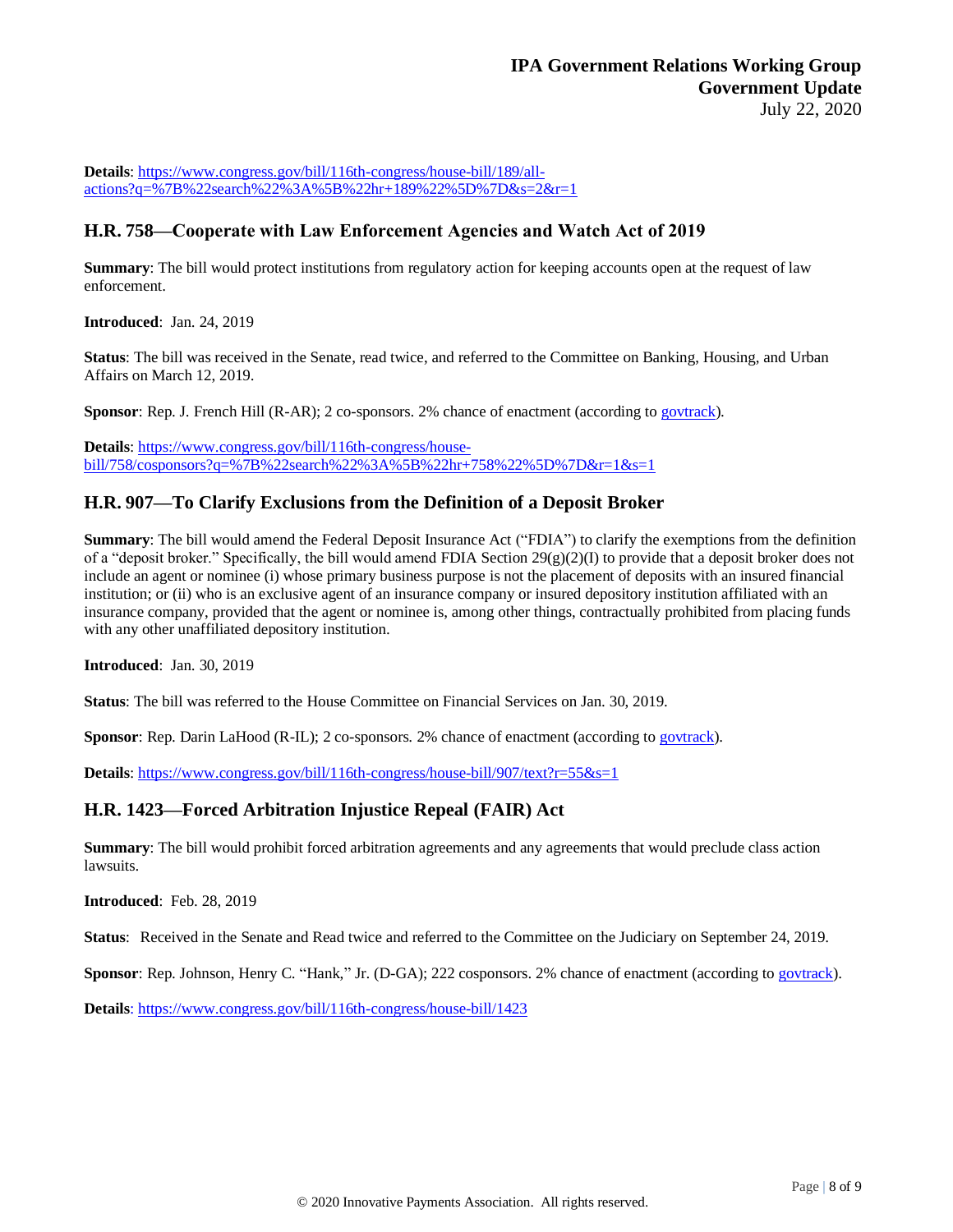# **H.R. 2514—COUNTER ACT OF 2019**

**Summary**: This bill would make changes to the Bank Secrecy Act and anti-money laundering laws. It would require the financial regulators and Financial Crimes Enforcement Network to each appoint a civil liberties and privacy officer who would need to consult on any new regulations. It would create a public-private information sharing program between FinCEN and the financial services industry, and it would require AML training for examiners.

**Introduced**: May 3, 2019

**Status**: The bill passed the House of Representatives on October 28, 2019 and was received in the Senate and referred to the Senate Banking Committee on October 29, 2019.

**Sponsor**: Rep. Emanuel Cleaver (D-MO); 2 co-sponsors, 2% chance of enactment (according to [govtrack\)](https://www.govtrack.us/congress/bills/116/hr2514).

**Details**: [https://www.congress.gov/bill/116th-congress/house](https://www.congress.gov/bill/116th-congress/house-bill/2514?q=%7B%22search%22%3A%5B%22hr2514%22%5D%7D&r=1&s=2)[bill/2514?q=%7B%22search%22%3A%5B%22hr2514%22%5D%7D&r=1&s=2](https://www.congress.gov/bill/116th-congress/house-bill/2514?q=%7B%22search%22%3A%5B%22hr2514%22%5D%7D&r=1&s=2)

# **H.R. 2630—CASH ALWAYS SHOULD BE HONORED (CASH) ACT**

**Summary**: This bill would make it unlawful for any physical retail establishment to refuse to accept cash as payment.

**Introduced**: May 9, 2019

**Status**: The bill was referred to the House Committee on Energy and Commerce on May 9, 2019.

**Sponsor**: Rep. David Cicilline (D-RI); 10 co-sponsors. 2% chance of enactment (according to [govtrack\)](https://www.govtrack.us/congress/bills/116/hr2630).

**Details**: <https://www.congress.gov/bill/116th-congress/house-bill/2630>

# **H.R. 4501— CONSUMER TRANSACTION ACCOUNT PROTECTION ACT OF 2019**

**Summary**: This bill would specify that consumer transaction account deposits of an insured depository institution shall not be considered to be funds obtained through a deposit broker.

**Introduced**: September 26, 2019

**Status**: The bill was referred to the House Committee on Financial Services on September 26, 2019.

**Sponsor**: Rep. Roger Williams (R-TX); 1 co-sponsor. 2% chance of enactment (according to [govtrack\)](https://www.govtrack.us/congress/bills/116/hr4501).

**Details**: <https://www.congress.gov/bill/116th-congress/house-bill/4501?r=11&s=1>

# **H.R. 4767—FINANCIAL SERVICES INNOVATION ACT OF 2019**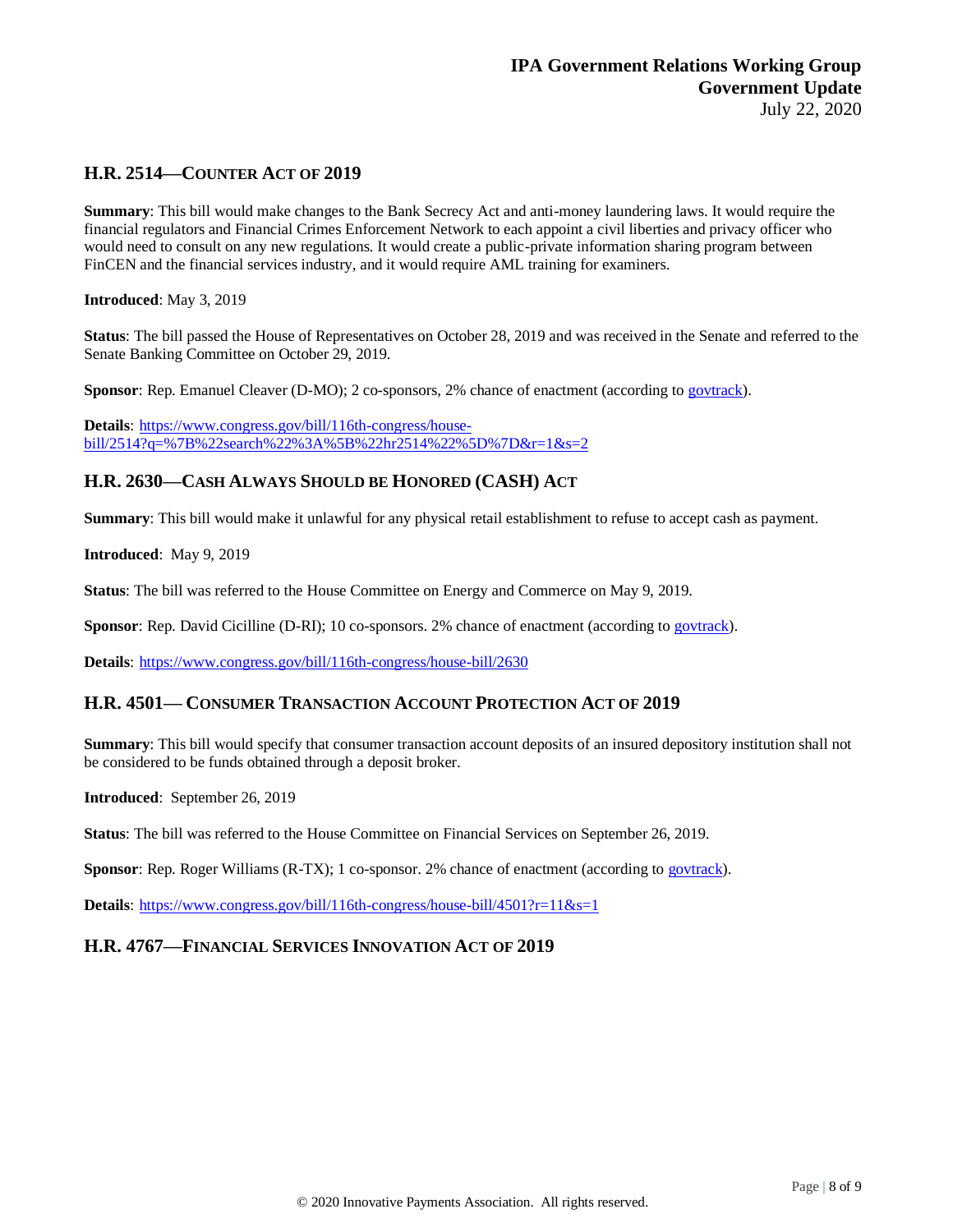**Summary**: The bill requires federal regulators to create Financial Services Innovation Offices (FSIOs) within their agencies to foster innovation in financial services. Companies would also be able to apply for an "enforceable compliance agreement" with the FSIOs that, if accepted, will allow them to provide an innovative product or service under an alternative compliance plan.

**Introduced**: Oct. 21, 2019

**Status**: The bill was referred to the House Financial Services Committee and in addition to the Committee on Agriculture, for a period to be subsequently determined by the Speaker, in each case for consideration of such provisions as fall within the jurisdiction of the committee concerned. On Nov. 11, 2019 it was referred to the Subcommittee on Commodity Exchanges, Energy, and Credit of the Committee on Agriculture.

**Sponsor**: Rep. Patrick McHenry (R-NC); 1 co-sponsor; 2% chance of enactment (according t[o govtrack\)](https://www.govtrack.us/congress/bills/116/hr4767).

**Details**: [https://www.congress.gov/bill/116th-congress/house](https://www.congress.gov/bill/116th-congress/house-bill/4767?q=%7B%22search%22%3A%5B%224767%22%5D%7D&s=1&r=1)[bill/4767?q=%7B%22search%22%3A%5B%224767%22%5D%7D&s=1&r=1](https://www.congress.gov/bill/116th-congress/house-bill/4767?q=%7B%22search%22%3A%5B%224767%22%5D%7D&s=1&r=1)

## **H.R. 6116— CONSUMER FINANCIAL PROTECTION COMMISSION ACT**

**Summary**: The bill would eliminate signatures for swipe, dip, or tap point-of-sale transactions.

**Introduced**: March 5, 2020

**Status**: The bill was referred to the House Financial Services Committee.

**Sponsor**: Rep. Blaine Luetkemeyer (R-MO); 25 co-sponsors; 4% chance of enactment (according to [govtrack\)](https://www.govtrack.us/congress/bills/116/hr6116).

**Details**: [https://www.congress.gov/bill/116th-congress/house](https://www.congress.gov/bill/116th-congress/house-bill/6116/cosponsors?r=4&s=1&searchResultViewType=expanded&KWICView=false)[bill/6116/cosponsors?r=4&s=1&searchResultViewType=expanded&KWICView=false](https://www.congress.gov/bill/116th-congress/house-bill/6116/cosponsors?r=4&s=1&searchResultViewType=expanded&KWICView=false)

# **H.R. 6241— TOUCHLESS TRANSACTIONS ACT OF 2020**

**Summary**: The bill would convert the leadership structure of the CFPB from a sole director to a commission. The commission would be made up of 5 members who are appointed by the president and approved by the Senate to serve 5 year terms. No more than 3 members of the commission would be allowed to be from the same political party. The name of the Bureau would also be changed to the Consumer Financial Protection Commission.

**Introduced**: March 12, 2020

**Status:** The bill was referred to the House Financial Services Committee.

**Sponsor**: Rep. French Hill (R-AR); 10 co-sponsors; 4% chance of enactment (according to [govtrack\)](https://www.govtrack.us/congress/bills/116/hr6116).

# **S. 142—The American Data Dissemination Act**

**Summary**: The bill would impose privacy requirements on providers of internet services similar to the requirements imposed on federal agencies under the Privacy Act of 1974.

**Introduced**: Jan. 16. 2019

**Status**: The bill was referred to the Senate Commerce, Science, and Transportation Committee on Jan. 16, 2019.

**Sponsor**: Sen. Marco Rubio (R-FL), 0 co-sponsors, 2% chance of enactment (according t[o govtrack\)](https://www.govtrack.us/congress/bills/116/s142).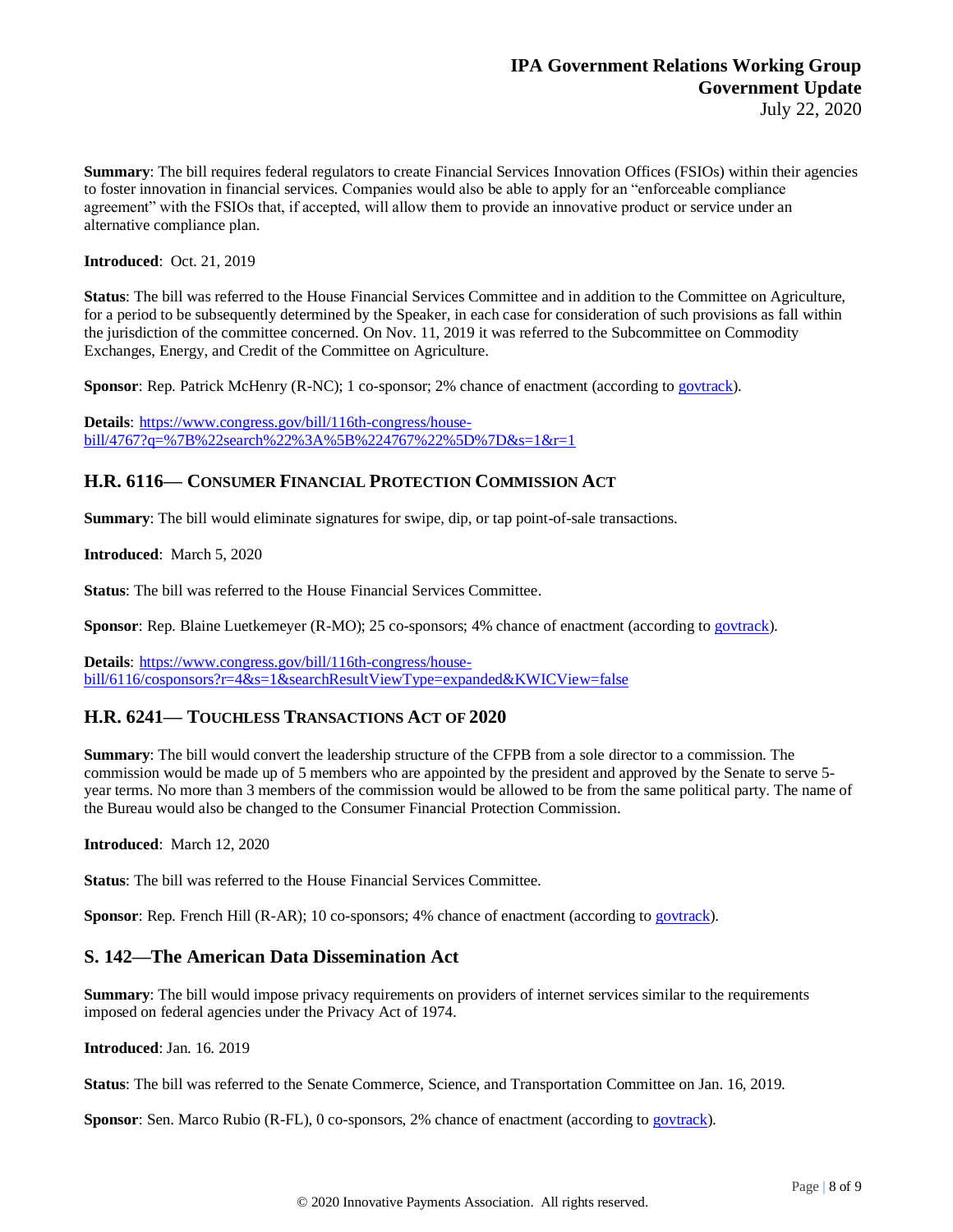**Details**[: https://www.congress.gov/bill/116th-congress/senate](https://www.congress.gov/bill/116th-congress/senate-bill/142/text?q=%7B%22search%22%3A%5B%22S.142%22%5D%7D&r=1&s=3)[bill/142/text?q=%7B%22search%22%3A%5B%22S.142%22%5D%7D&r=1&s=3](https://www.congress.gov/bill/116th-congress/senate-bill/142/text?q=%7B%22search%22%3A%5B%22S.142%22%5D%7D&r=1&s=3)

# **S. 149—Stop Senior Scams Act**

**Summary**: The bill would establish an advisory council made up of federal regulators and industry representatives from, among others, gift card and prepaid card companies, to collect and review information in the development of model materials to provide to retailers, financial services companies, and wire-transfer companies to be used to educate employees on how to identify and prevent scams affecting seniors.

**Introduced**: Jan. 16, 2019

**Status**: Passed the Senate on June 16, 2020 by unanimous consent and was sent to the House of Representatives for further consideration.

**Sponsor**: Sen. Robert Casey (D-PA); 2 co-sponsors, 83% chance of enactment (according to [govtrack\)](https://www.govtrack.us/congress/bills/116/s149).

**Details**[: https://www.congress.gov/bill/116th-congress/senate](https://www.congress.gov/bill/116th-congress/senate-bill/149/text?q=%7B%22search%22%3A%5B%22S.149%22%5D%7D&r=1&s=2)[bill/149/text?q=%7B%22search%22%3A%5B%22S.149%22%5D%7D&r=1&s=2](https://www.congress.gov/bill/116th-congress/senate-bill/149/text?q=%7B%22search%22%3A%5B%22S.149%22%5D%7D&r=1&s=2)

# **S. 189—The Social Media Privacy Protection and [Consumer](https://www.congress.gov/bill/116th-congress/senate-bill/189?q=%7B%22search%22%3A%5B%22S.+189%22%5D%7D&s=2&r=1) Rights Act of 2019**

**Summary**: This bill requires online platform operators to inform a user, prior to a user creating an account or otherwise using the platform, that the user's personal data produced during online behavior will be collected and used by the operator and third parties.

**Introduced**: Jan. 17, 2019

**Status**: Read twice and referred to the Committee on Commerce, Science, and Transportation on Jan. 17, 2019

**Sponsor**: Sen. Amy Klobuchar (D-MN); 3 co-sponsors, 2% chance of enactment (according to [govtrack\)](https://www.govtrack.us/congress/bills/116/s189).

**Details**[: https://www.congress.gov/bill/116th-congress/senate](https://www.congress.gov/bill/116th-congress/senate-bill/189/text?q=%7B%22search%22%3A%5B%22S.189%22%5D%7D&r=1&s=1)[bill/189/text?q=%7B%22search%22%3A%5B%22S.189%22%5D%7D&r=1&s=1](https://www.congress.gov/bill/116th-congress/senate-bill/189/text?q=%7B%22search%22%3A%5B%22S.189%22%5D%7D&r=1&s=1)

# **S. 453—A Bill to Amend the Consumer Financial Protection Act of 2010 to Subject the Bureau of Consumer Financial Protection to the Regular Appropriations Process**

**Summary**: The bill would amend the Consumer Financial Protection Act of 2010 to subject the Consumer Financial Protection Bureau to the regular appropriations process.

**Introduced**: Feb. 12, 2019

**Status**: Read twice and referred to the Committee on Banking, Housing, and Urban Affairs on Feb. 12, 2019.

**Sponsor**: Sen. David Perdue (R-GA); 18 cosponsors. 2% chance of enactment (according to [govtrack\)](https://www.govtrack.us/congress/bills/116/s453).

**Details**: <https://www.congress.gov/bill/116th-congress/senate-bill/453>

# **S. 3108— CONSUMER TRANSACTION ACCOUNT PROTECTION ACT OF 2019**